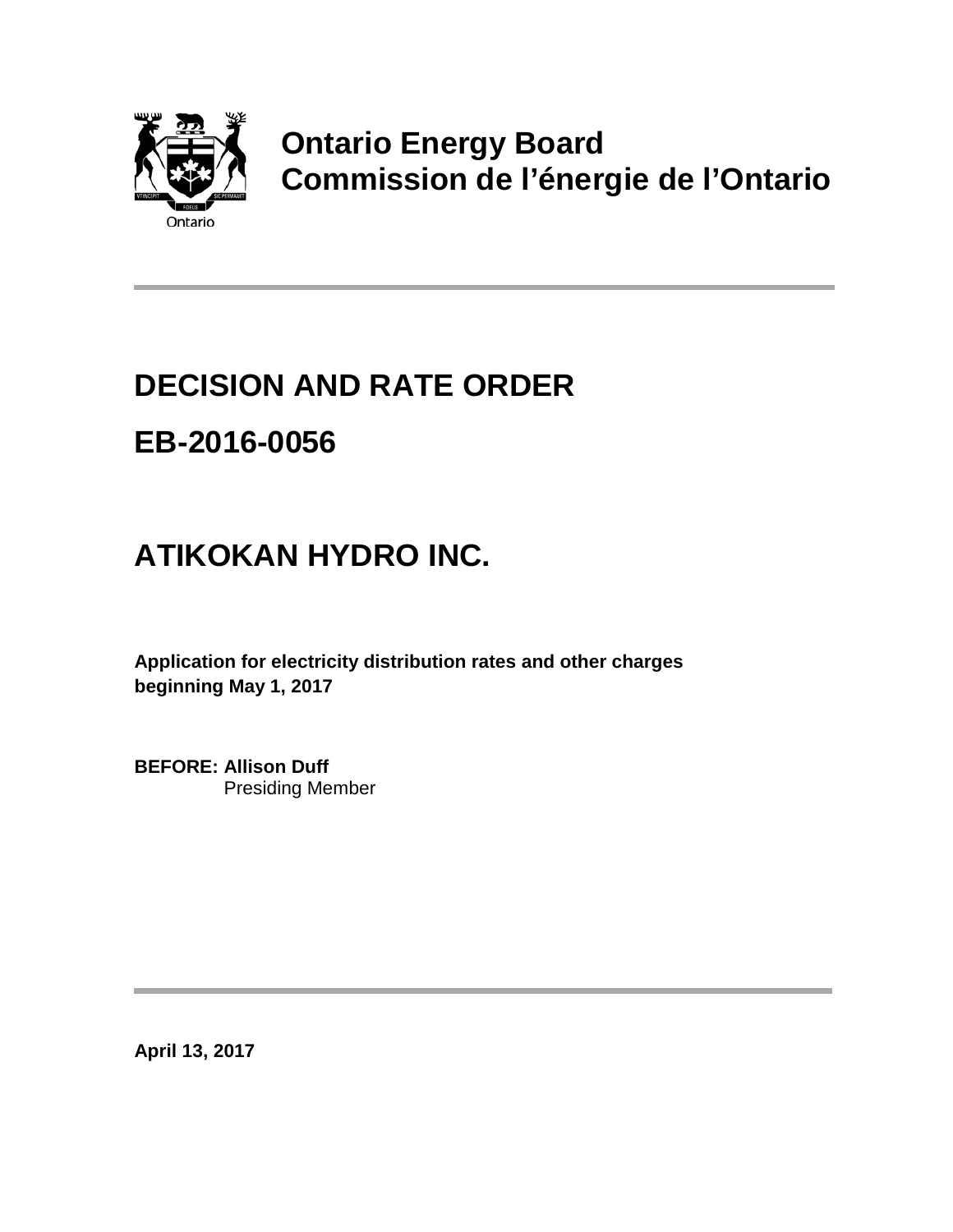#### **TABLE OF CONTENTS**

| $\mathbf 1$                                   |  |  |
|-----------------------------------------------|--|--|
| $2^{\circ}$                                   |  |  |
| $\mathbf{3}$                                  |  |  |
| $\overline{\mathbf{4}}$                       |  |  |
| 5                                             |  |  |
| <b>SCHEDULE A - SETTLEMENT PROPOSAL</b>       |  |  |
| <b>SCHEDULE B-TARIFF OF RATES AND CHARGES</b> |  |  |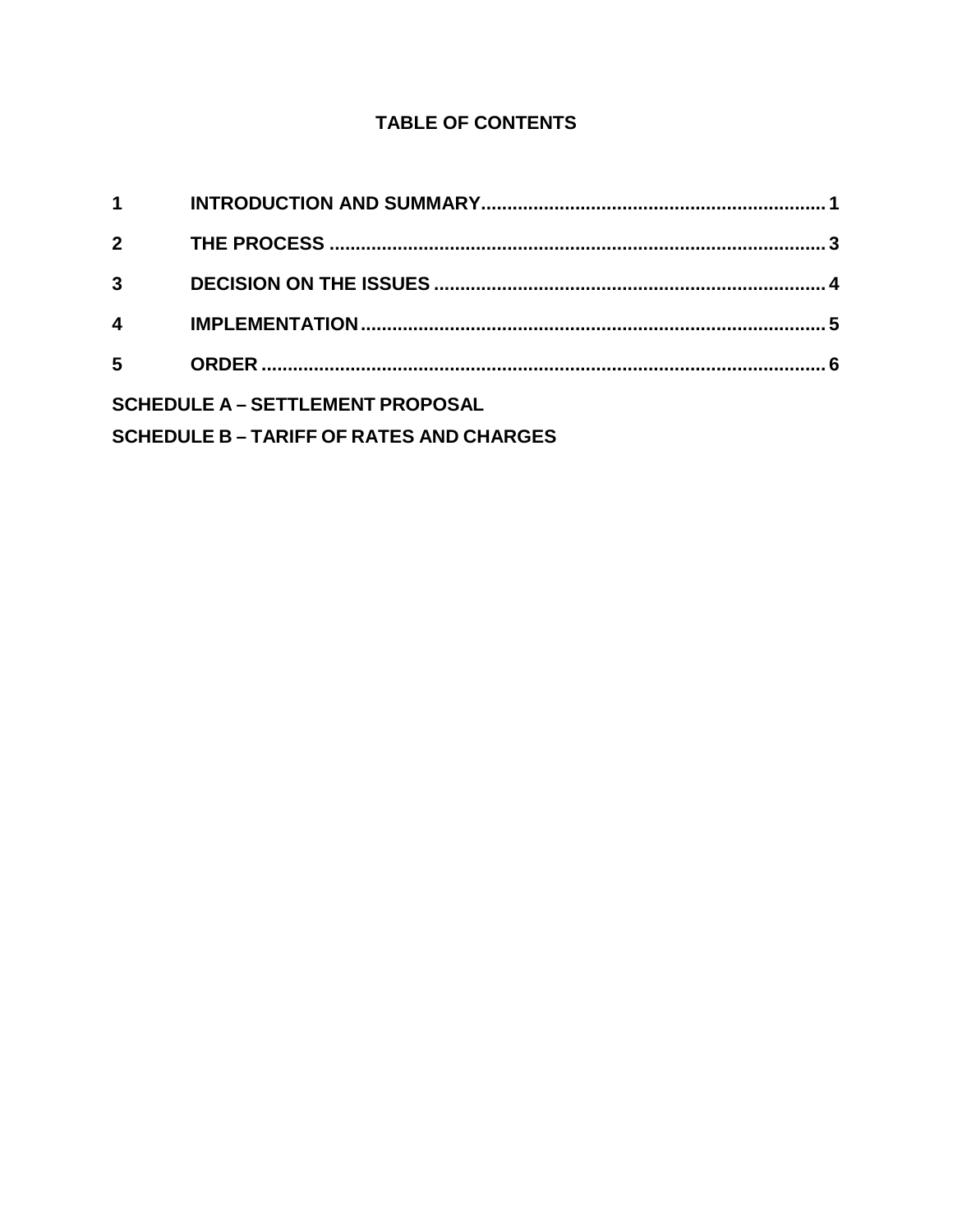### <span id="page-2-0"></span>**1 INTRODUCTION AND SUMMARY**

Atikokan Hydro Inc. (Atikokan Hydro) filed an application with the Ontario Energy Board (OEB) to change its electricity distribution rates effective May 1, 2017 (the Application). Under the *Ontario Energy Board Act, 1998* (OEB Act), distributors must apply to the OEB to change the rates they charge their customers.

Atikokan Hydro provides electricity distribution services to approximately 1,600 customers in the Town of Atikokan.

The OEB's policy for rate setting is set out in a report of the OEB entitled "*Renewed Regulatory Framework for Electricity Distributors: A Performance-Based Approach*"  $(RRFE)<sup>1</sup>$  $(RRFE)<sup>1</sup>$  $(RRFE)<sup>1</sup>$ . The RRFE provides the distributor with performance-based rate application options that support the cost-effective planning and efficient operation of a distribution network. This framework provides an appropriate alignment between a sustainable, financially viable electricity sector and the expectations of customers for reliable service at a reasonable price.

Atikokan Hydro asked the OEB to approve its rates for five years using the RRFE Price-Cap Incentive rate-setting option. With this option, rates are set through a cost of service rebasing application for the first year and are adjusted mechanistically through an Incentive Regulation Mechanism application for each of the ensuing four years. The price cap adjustment is based on inflation and the OEB's assessment of a distributor's efficiency. Atikokan Hydro and parties resolved all issues associated with the Application at a March settlement conference and filed a Settlement Proposal with the OEB on April 13, 2017.

The Settlement Proposal reduces the applied for 2017 base revenue requirement of \$1,415,718 by \$13,462 to \$1,402,256. It also reduces the grossed up revenue deficiency from \$142,952 to \$110,755 (approximately 23%). In the Settlement Proposal, Atikokan Hydro acknowledges that the level of planned capital expenditures and the rationale for planning and pacing choices are appropriate to maintain system reliability, service quality objectives and the reliable and safe operations of the distribution system.

For a typical residential customer with monthly consumption of 750 kWh, the total bill impacts under the Settlement Proposal would increase by about \$4.20 per month - a percentage increase of about 2.5%.

 $\overline{a}$ 

<span id="page-2-1"></span><sup>&</sup>lt;sup>1</sup> Report of the Board: Renewed Regulatory Framework for Electricity Distributors: A Performance Based Approach, October 18, 2012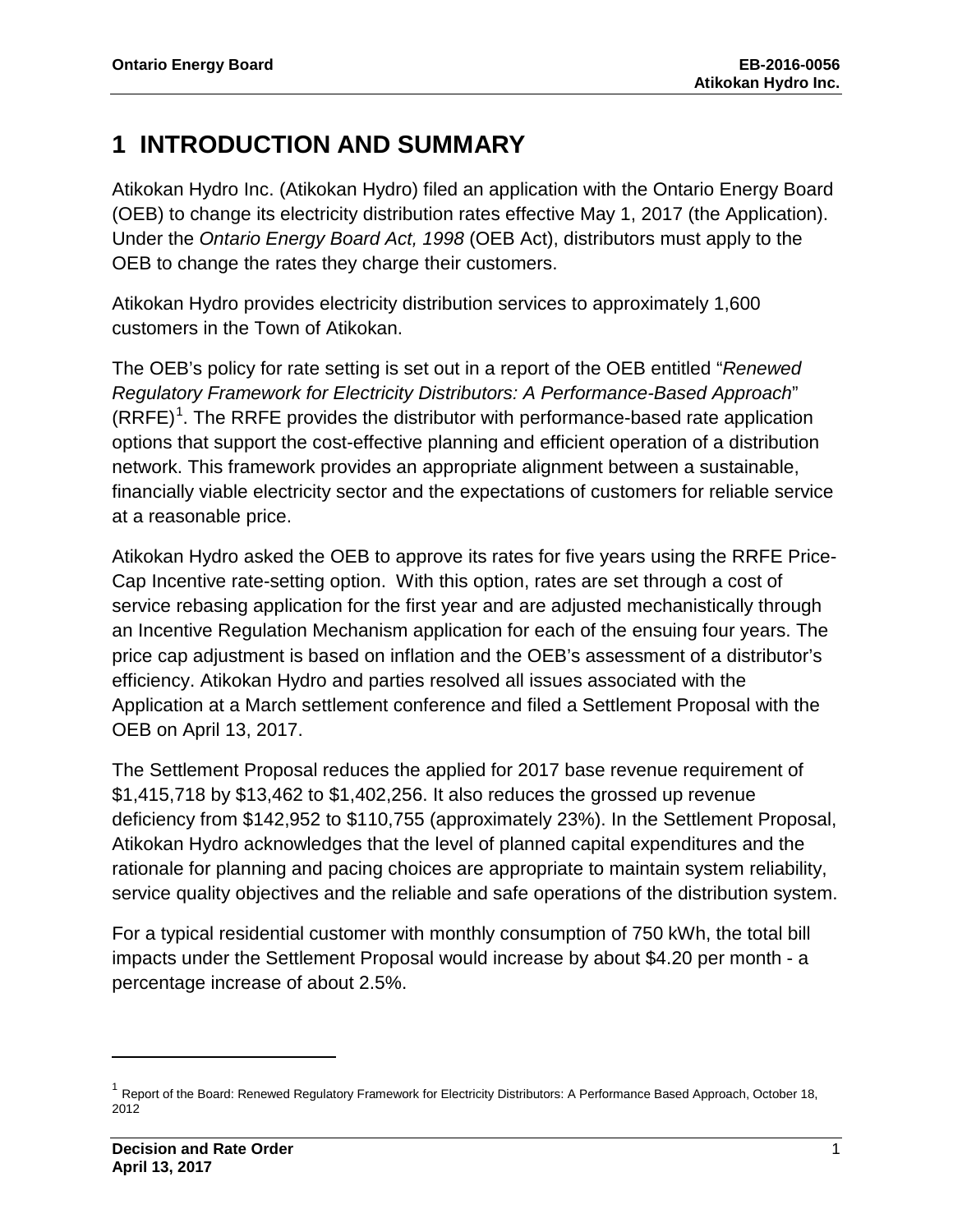The OEB finds that the outcomes of the Settlement Proposal benefit consumers and are compatible with the operational effectiveness and other performance objectives of the RRFE.

The OEB approves the rates that arise from the Settlement Proposal.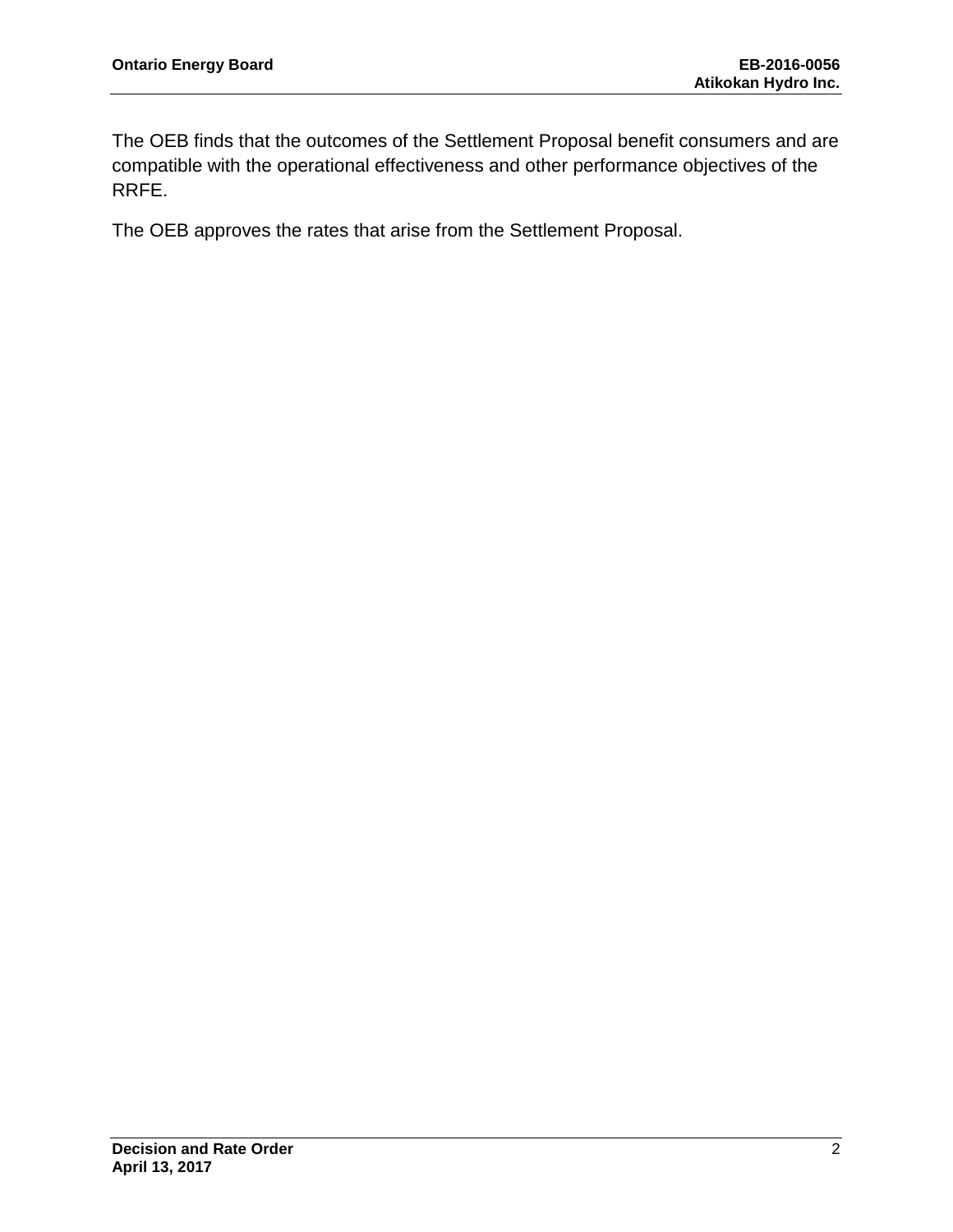## <span id="page-4-0"></span>**2 THE PROCESS**

Atikokan Hydro filed an application on October 4, 2016 for 2017 rates. The OEB issued a Notice of Application on December 29, 2016, inviting parties to apply for intervenor status. The Vulnerable Energy Consumers Coalition (VECC) applied for, and was granted, intervenor status. OEB staff was also a party in this proceeding.

The OEB issued Procedural Order No.1 on February 16, 2017. This order established, among other things, the timetable for a written interrogatory discovery process. Atikokan Hydro responded to interrogatories and follow-up questions submitted by OEB staff and VECC.

The OEB issued Procedural Order No. 2 on March 24, 2017, which approved the issues list and established a process for a settlement conference by way of teleconference.

The settlement conference was held on March 29 and 30, 2017. Atikokan Hydro, VECC and OEB staff resolved all issues and filed a Settlement Proposal with the OEB on April 13, 2017 (see Schedule A attached).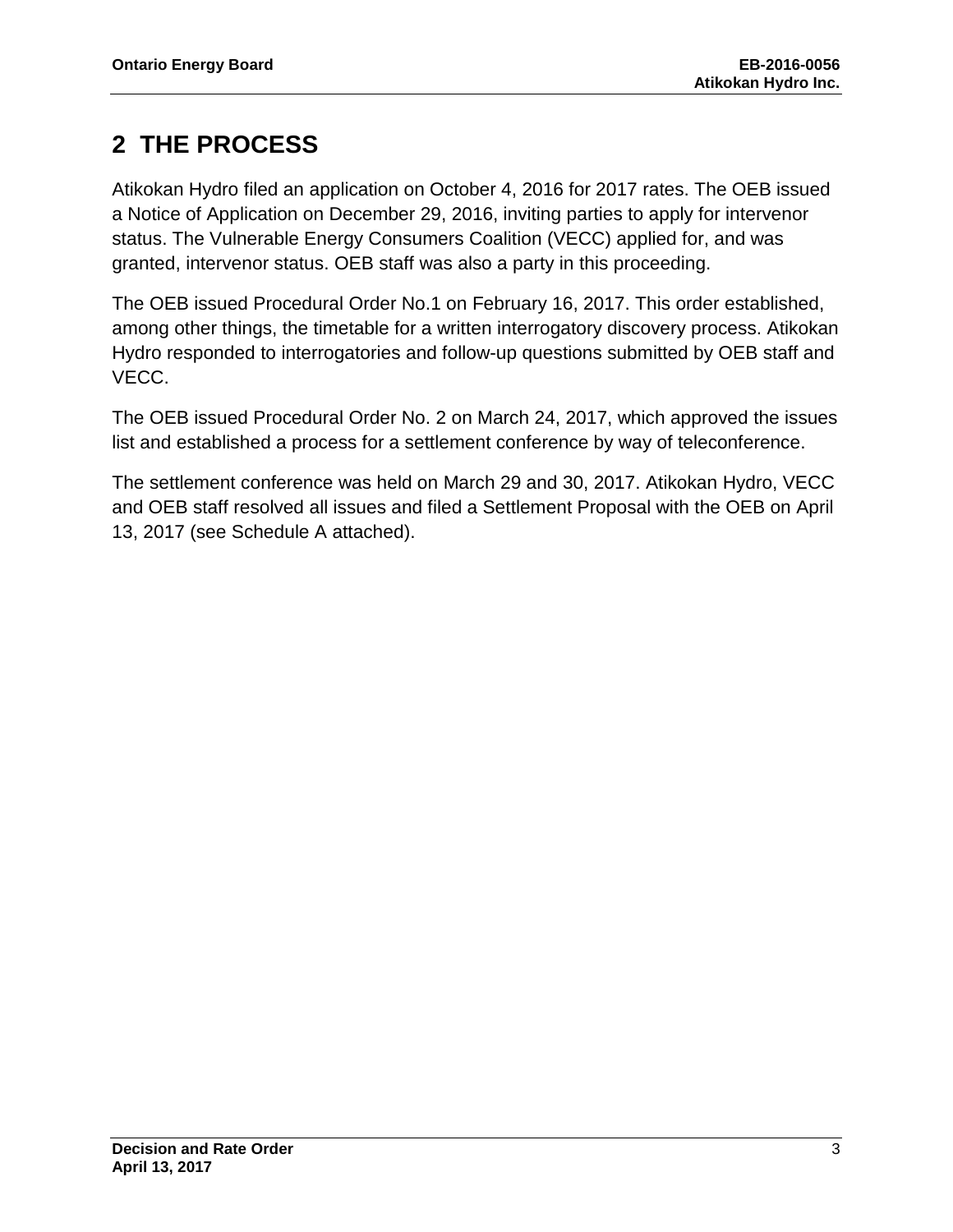### <span id="page-5-0"></span>**3 DECISION ON THE ISSUES**

The Settlement Proposal filed by the parties addressed all elements of the OEB's approved issues list for this proceeding, and represented a full settlement of all the issues. Through the settlement process, the parties agreed to certain reductions to Atikokan Hydro's proposed capital expenditures, a net increase in the forecast demand and adjustments to the cost allocation model inputs. These adjustments resulted in an overall reduction in the costs that are being recovered through the current rates paid by Atikokan Hydro's customers and also affected how costs were recovered from each customer class.

#### **Findings**

The OEB finds that the Settlement Proposal benefits consumers and produces outcomes that are consistent with the operational effectiveness and other performance objectives of the RRFE.

The OEB approves the Settlement Proposal (see Schedule A attached).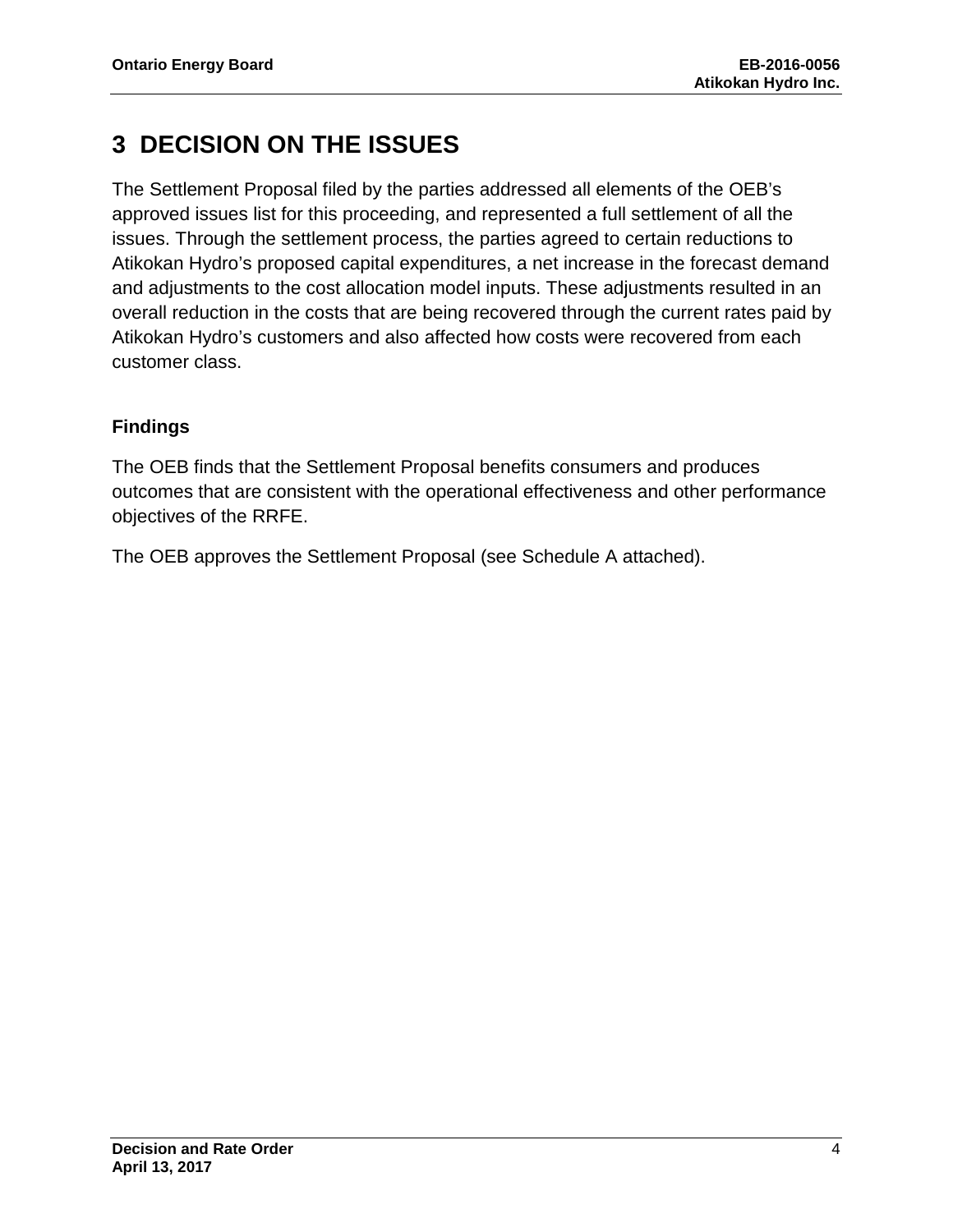### <span id="page-6-0"></span>**4 IMPLEMENTATION**

The new rates are to be effective and implemented May 1, 2017. As indicated in the Settlement Proposal, Atikokan Hydro is able to implement rates for May 1, 2017 if approved by the OEB prior May 19, 2017. With the Settlement Proposal, Atikokan Hydro included tariff sheets and detailed supporting material, including all relevant calculations showing the impact of the implementation of the settlement on its approved revenue requirement, the allocation of the revenue requirement to its rate classes and the determination of the final rates and rate riders, including bill impacts.

The OEB made some changes to the wording of the tariff sheets attached to the Settlement Proposal to ensure consistency with the tariff sheets of other Ontario electricity distributors. The final, approved Tariffs of Rates and Charges is attached as Schedule B to this Decision and Rate Order.

VECC is eligible for cost awards in this proceeding and the OEB has made provision for VECC to file its cost claims. The OEB will issue its cost award decision after the following steps are completed.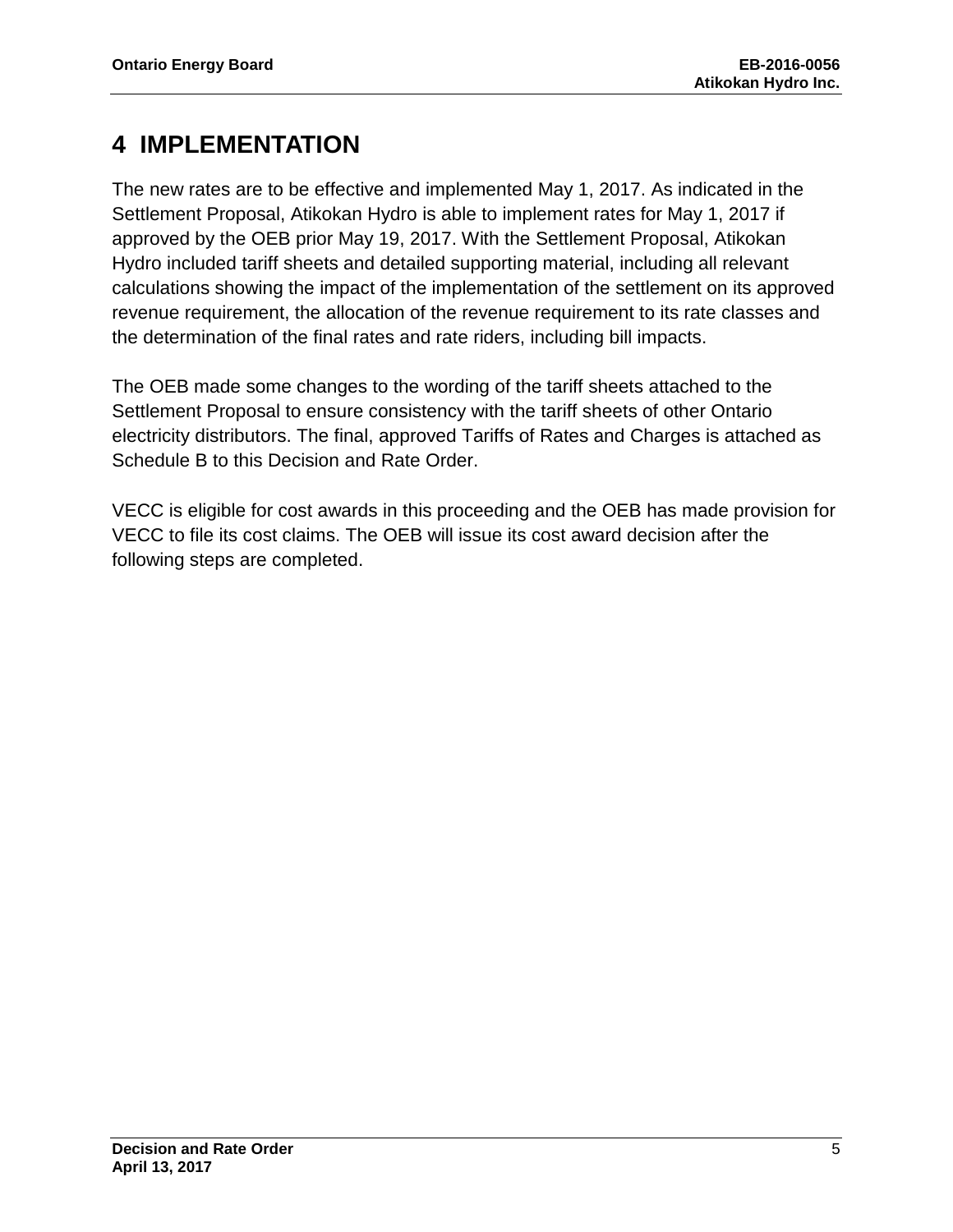### <span id="page-7-0"></span>**5 ORDER**

#### **THE ONTARIO ENERGY BOARD ORDERS THAT:**

- 1. The Tariff of Rates and Charges set out in Schedule B of this Decision and Rate Order is final effective May 1, 2017, and will apply to electricity consumed, or estimated to have been consumed, on and after May 1, 2017. Atikokan Hydro Inc. shall notify its customers of the rate changes no later than the delivery of the first bill reflecting the new rates.
- 2. VECC shall submit its cost claim no later than 7 days from the date of issuance of this Decision and Rate Order.
- 3. Atikokan Hydro Inc. shall file with the OEB and forward to VECC any objections to the claimed costs within 14 days from the date of issuance of this Decision and Rate Order.
- 4. VECC shall file with the OEB and forward to Atikokan Hydro Inc. any responses to any objections for cost claims within 21 days from the date of issuance of this Decision and Rate Order.
- 5. Atikokan Hydro Inc. shall pay the OEB's costs incidental to this proceeding upon receipt of the OEB's invoice.

All filings to the OEB must quote the file number, EB-2016-0056, filed through the Board's web portal at<https://www.pes.ontarioenergyboard.ca/eservice/> , and consist of two paper copies and one electronic copy in searchable / unrestricted PDF format. Filings must clearly state the sender's name, postal address and telephone number, fax number and e-mail address. Parties must use the document naming conventions and document submission standards outlined in the RESS Document Guideline found at [http://www.ontarioenergyboard.ca/OEB/Industry.](http://www.ontarioenergyboard.ca/OEB/Industry) If the web portal is not available parties may email their documents to the address below. Those who do not have internet access are required to submit all filings on a CD in PDF format, along with two paper copies. Those who do not have computer access are required to file seven paper copies.

All communications should be directed to the attention of the Board Secretary at the address below, and be received no later than 4:45 p.m. on the required date.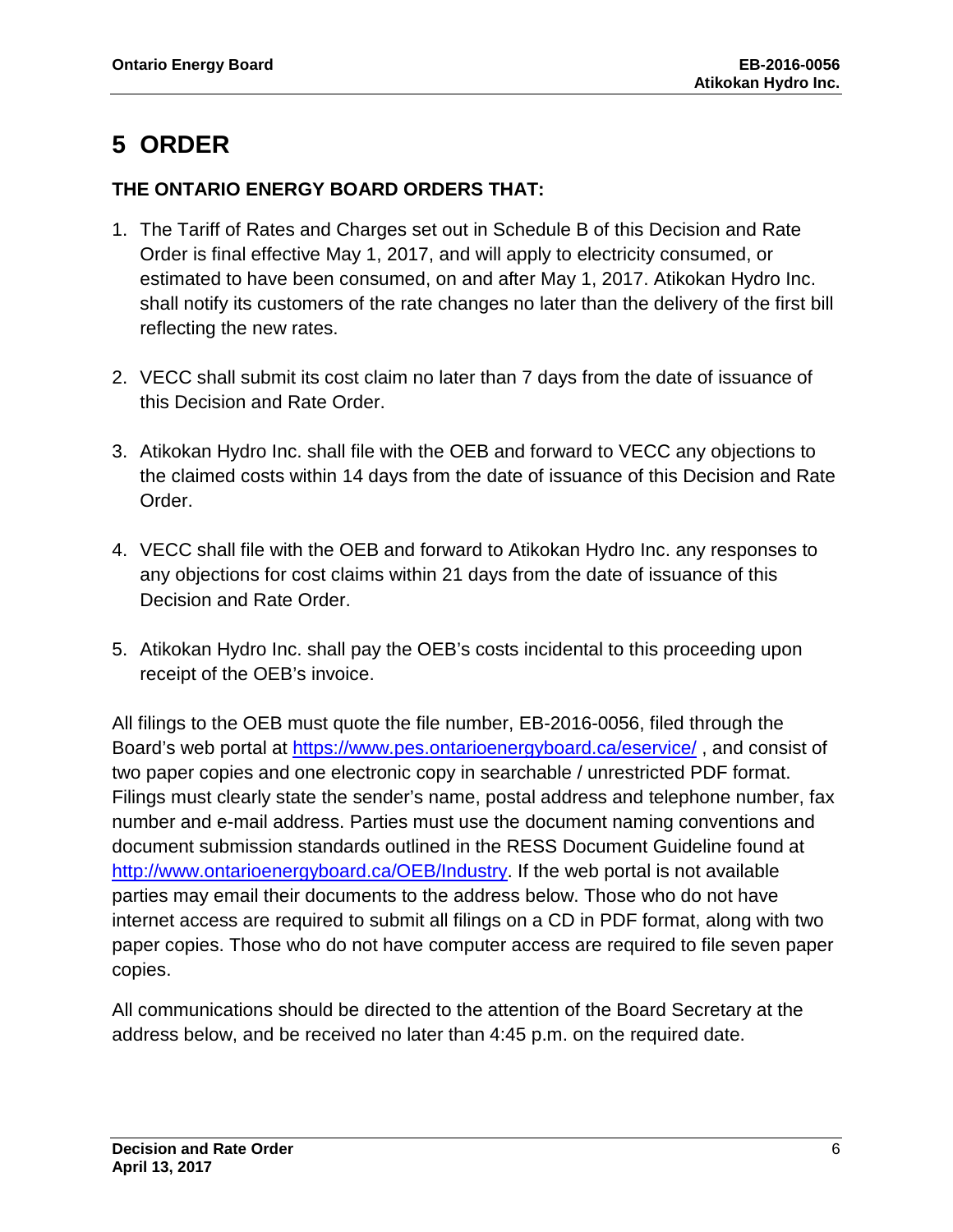With respect to distribution lists for all electronic correspondence and materials related to this proceeding, parties must include the Case Manager, Chris Codd at [chris.codd@oeb.ca](mailto:chris.codd@oeb.ca) and OEB Counsel, Ian Richler at [ian.richler@oeb.ca.](mailto:ian.richler@oeb.ca)

**DATED** at Toronto April 13, 2017

#### **ONTARIO ENERGY BOARD**

*Original Signed By*

Kirsten Walli Board Secretary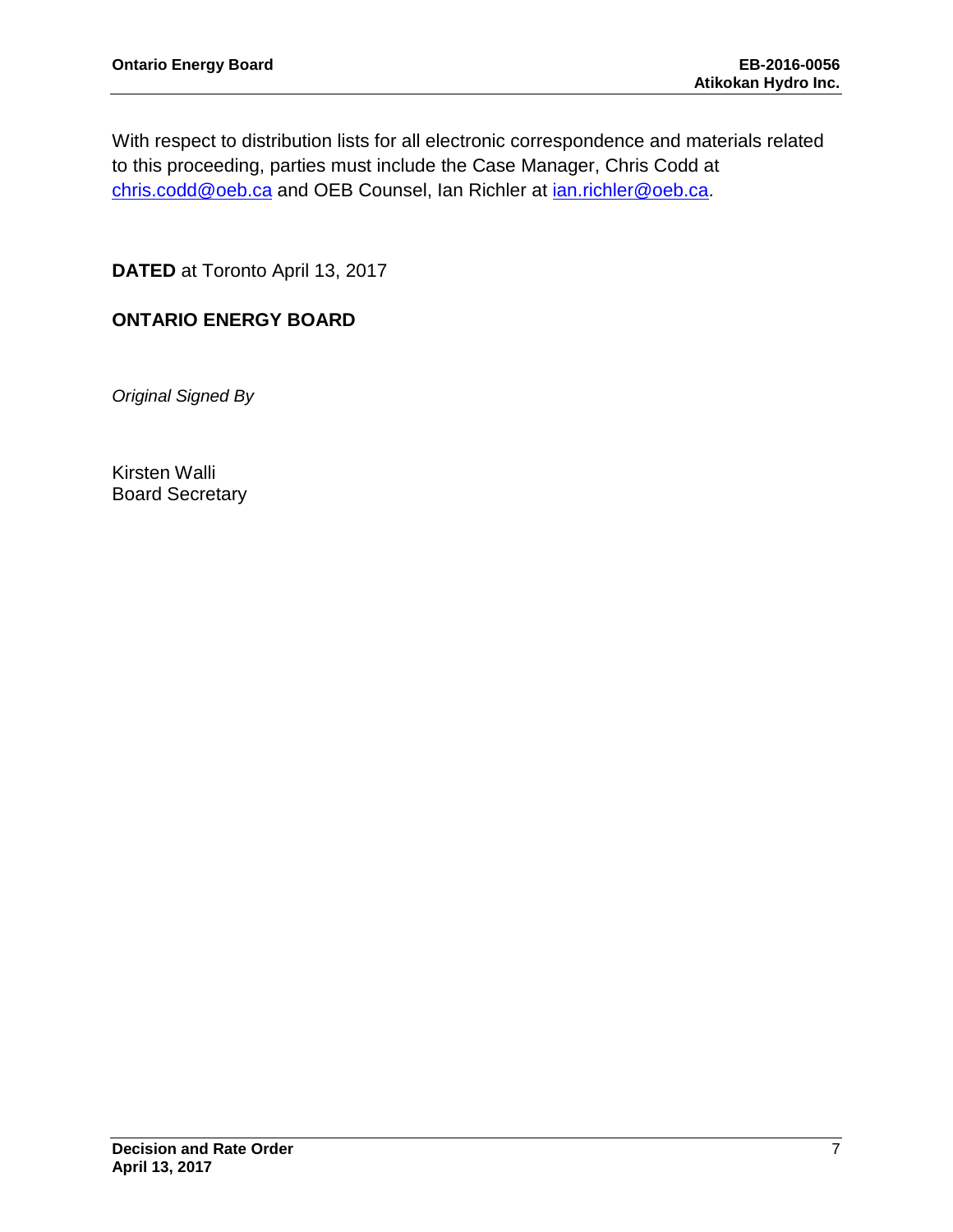## <span id="page-9-0"></span>**SCHEDULE A – SETTLEMENT PROPOSAL DECISION AND RATE ORDER ATIKOKAN HYDRO INC. EB-2016-0056 APRIL 13, 2017**